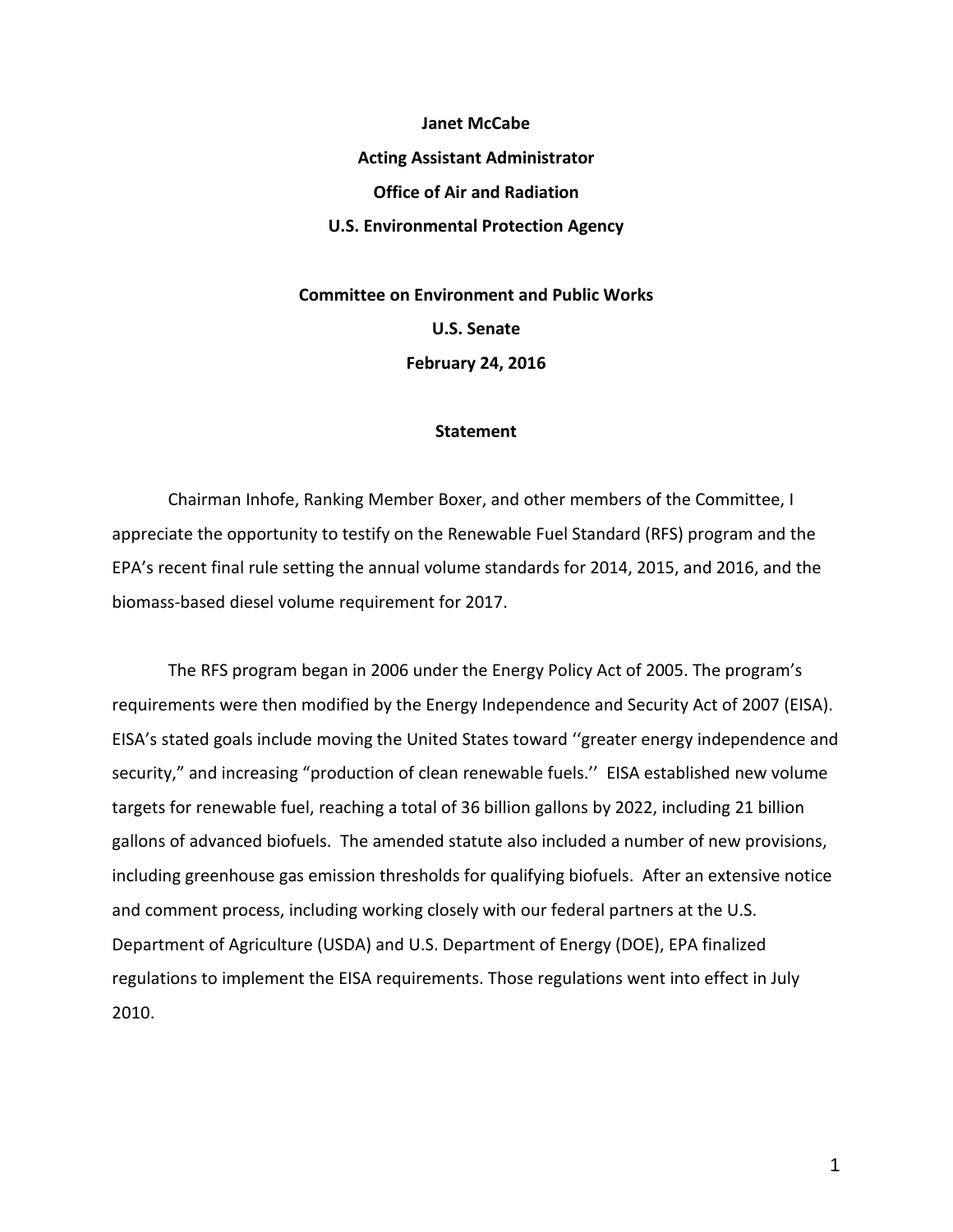EISA requires EPA to issue annual standards for four different categories of renewable fuels: total, advanced, biomass-based diesel, and cellulosic. These standards designate the percentage of each biofuel category that producers and importers of gasoline and diesel must blend into transportation fuel, heating oil, and/or jet fuel. On November 30, 2015, we issued a final rule to establish the annual volume standards for cellulosic biofuel, biomass-based diesel, advanced biofuel, and total renewable fuel that apply for years 2014, 2015, and 2016. We also established the applicable volume of biomass-based diesel, commonly referred to as biodiesel that will be required in 2017. The Clean Air Act requires EPA to issue renewable fuel standards by November 30 of each year for the following year and 14 months in advance for the biomassbased diesel category.

With this final rule, EPA established volume requirements that will increase the amount of biofuel in the market over time, going beyond historic levels. The final standards provide for ambitious yet achievable growth—and strongly incentivize growth in advanced fuels that achieve substantial greenhouse gas (GHG) reductions compared to the transportation fuels they replace. When Congress passed the RFS provisions, it set annual targets for renewable fuel use that increase every year through 2022. It also included tools, known as the waiver provisions, for EPA to use to adjust the statutory targets in specified circumstances, including where the statutorily prescribed volumes could not be met.

Biofuel use over the past decade has increased significantly, especially for ethanol and biodiesel, and recently we have seen important developments in the production of advanced renewable fuels, including cellulosic biofuel production. This is encouraging, because cellulosic biofuels are the biofuels that have the lowest lifecycle GHG emissions. Most of the growth in EISA's renewable fuel targets for 2015 and beyond comes from these advanced cellulosic biofuels. We are committed to doing what we can to encourage and support production and blending of such fuels to maximize reductions in greenhouse gases.

2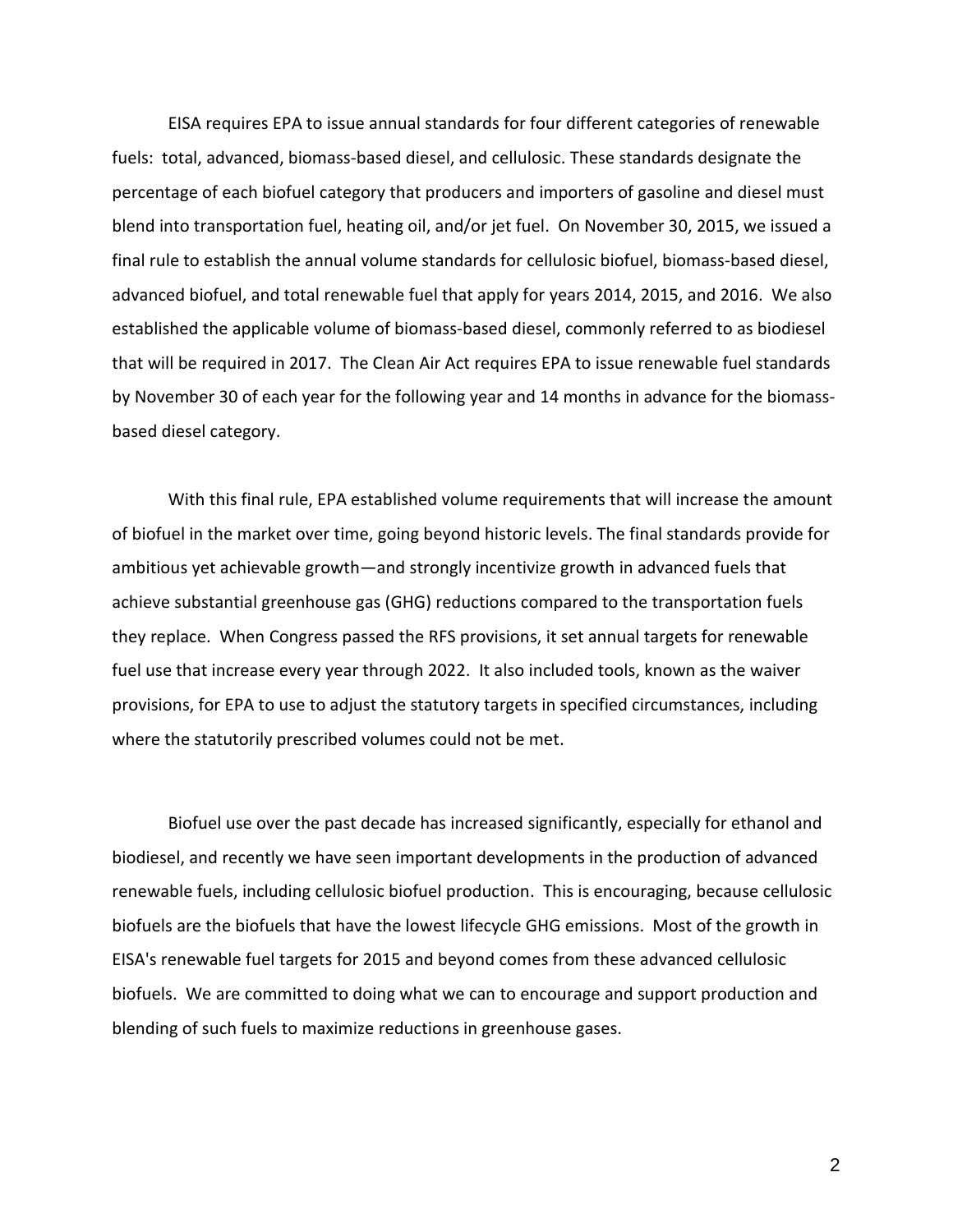Our recently issued final rule seeks to ensure that the growth of renewable fuel production and use continues – consistent with Congressional intent. It uses the waiver authorities, in a judicious way, to establish ambitious but responsible and achievable standards. The final rule addresses three years' worth of standards, and sets the volume requirement for biomass-based diesel for a fourth year. For 2014 and 2015, we finalized standards at levels intended to reflect the actual amount of biofuel used domestically. For 2016 – and for 2017 for biomass-based diesel – the standards we have finalized through use of waiver authorities provide for significant increases over past levels. The final 2016 volumes for total and advanced renewable fuels reflect our consideration of two essential factors: first, that the market can respond to ambitious volume targets, and second, that there are limits today to the volumes that can be supplied to consumers.

Many of our stakeholders, and indeed many in Congress, rightly want to know why some of the volume targets established in the statute cannot be reached. There are several reasons: slower than expected development of the cellulosic biofuel industry and the resulting shortfall in cellulosic biofuel supply, a decline in gasoline consumption rather than the growth projected in 2007, and constraints in supplying certain biofuels to consumers – ethanol at greater than 10 percent of gasoline, in particular. Our final rulemaking includes a discussion of this last constraint, known as the "E10 blend wall." If gasoline demand is flat or trends downward, increasing the amount of ethanol used in the fuel pool will require significantly greater use of fuels with higher ethanol content. Examples are blends of 15 percent ethanol in gasoline, or E15, and blends of up to 85 percent ethanol, or E85, which can be used in flexible fuel vehicles (FFVs). EPA has taken steps to enable the use of higher-level ethanol blends, including granting partial waivers for the use of E15 in certain light-duty cars and trucks beginning with model year 2001. USDA has also put resources into expanding ethanol fueling infrastructure. At the same time, EPA recognizes that there currently are real limitations in the market to the increased use of these higher ethanol content fuels, including current near term limits on fueling infrastructure.

3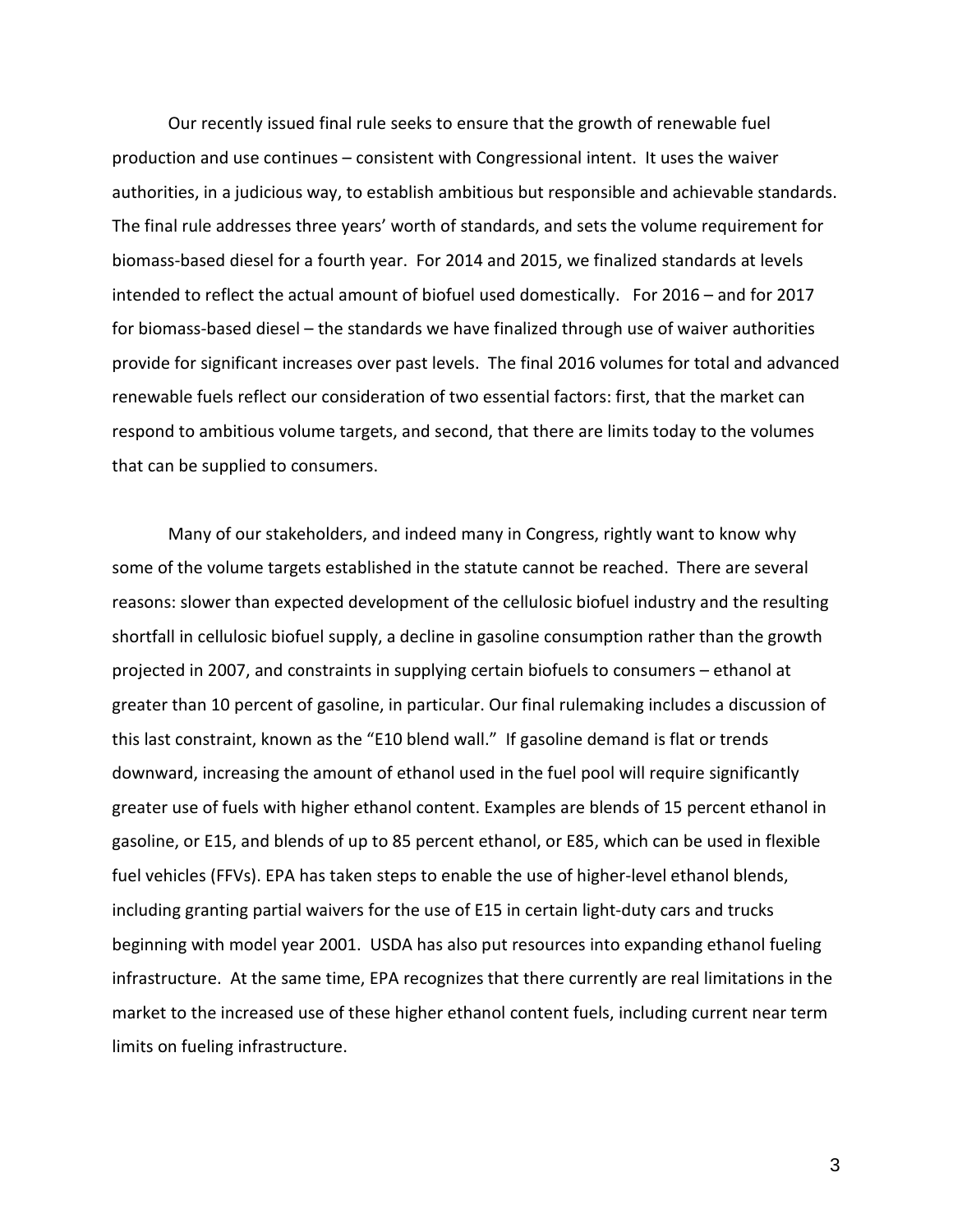Our final rule balances two dynamics: First, Congress's clear intent to increase use of renewable fuels over time to address climate change and increase energy security. And second, real-world circumstances, including slower than expected growth in the development of the cellulosic industry, and the E10 blend wall, which have slowed progress towards such goals. The standards we finalized for 2016 will continue to spur growth in renewable fuel use. Overall, this final rule requires that total renewable standards grow by more than 1.8 billion gallons from 2014 to 2016. That's 11 percent more biofuel than the market produced in 2014. The final 2016 standard for cellulosic biofuel – the fuel with the lowest carbon emissions– is nearly 200 million gallons, or 7 times more, than the market produced in 2014. For advanced biofuel, the 2016 standard is nearly 1 billion gallons, or 35 percent, higher than the actual 2014 volumes. In addition, the biodiesel standards also grow steadily over the next several years, increasing every year to reach 2 billion gallons by 2017. That's 23 percent higher than the actual 2014 volumes.

We believe that these volumes are achievable, and consistent with Congress' clear intent to drive renewable fuel use up, even as we use the authorities that Congress provided EPA to manage the program responsibly.

EPA has taken other steps to improve the administration of the RFS program. We have improved the quality, transparency, and efficiency of our petition review process for new biofuel pathways that can count under the RFS program. These improvements to our pathways review process are already making a difference. Since launching the new Efficient Producer process on September 30, 2014, EPA has approved over 50 petitions for efficient corn ethanol plants with an average review time of less than 2 months. Compared to our previous performance, we have reduced our processing time for similar petitions by 80%, and we are continuing to work toward shortening that time. Since announcing our streamlining initiative, we have approved six new pathways for second-generation biofuels.